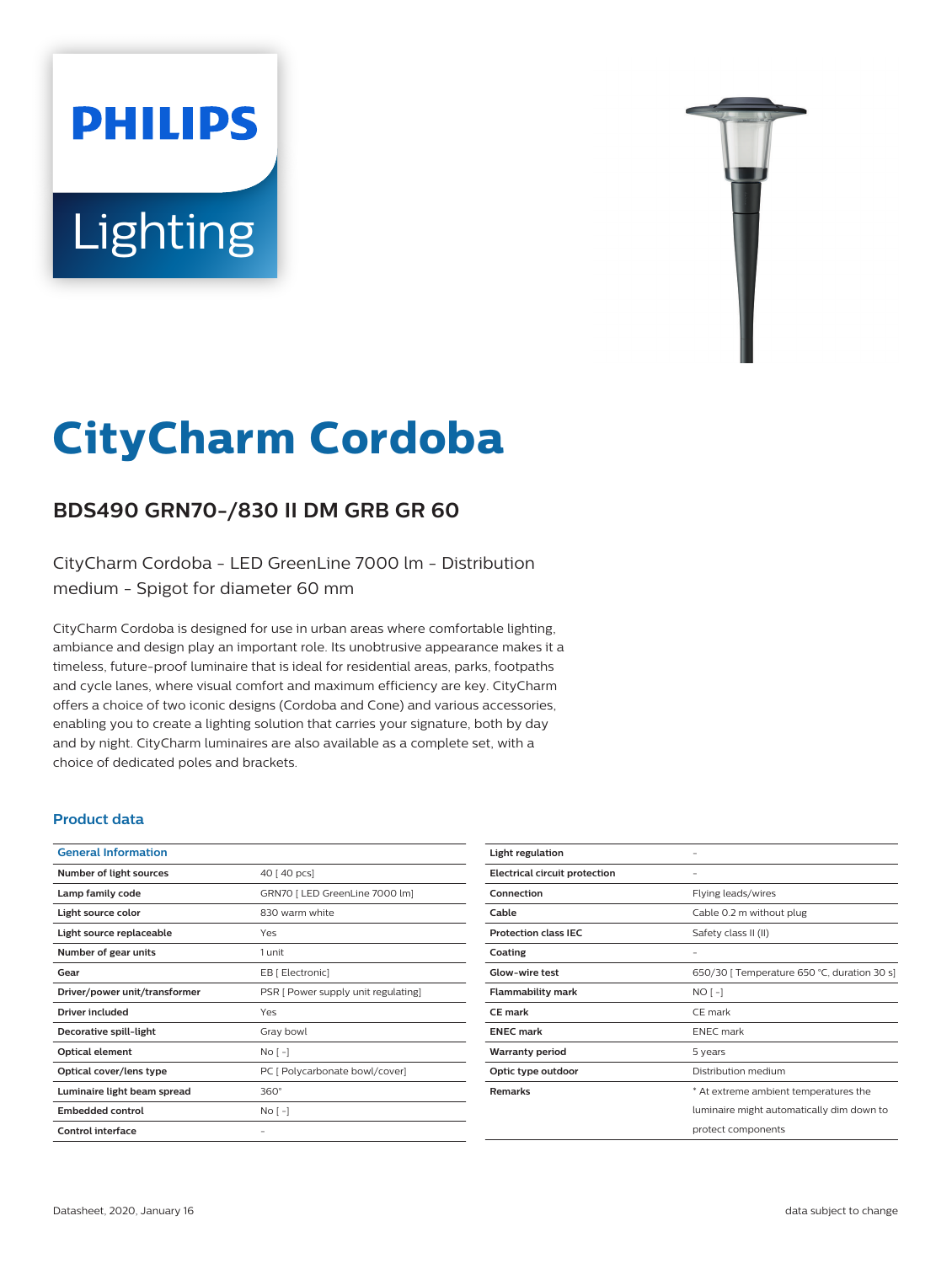## **CityCharm Cordoba**

| Constant light output                  | No                                             |
|----------------------------------------|------------------------------------------------|
| Spare parts available                  | Yes                                            |
| Number of products on MCB of 16 A type | 11                                             |
| в                                      |                                                |
| Photobiological risk                   | Risk group 1                                   |
| <b>Product recyclability</b>           | 56%                                            |
| <b>EU RoHS compliant</b>               | Yes                                            |
| <b>WEEE mark</b>                       | <b>WEEE</b> mark                               |
| Light source engine type               | LED                                            |
| Serviceability class                   | Class A, luminaire is equipped with            |
|                                        | serviceable parts (when applicable): LED       |
|                                        | board, driver, control units, surge protection |
|                                        | device, optics, front cover and mechanical     |
|                                        | parts                                          |
| <b>Product family code</b>             | BDS490 [ CityCharm Cordoba]                    |
|                                        |                                                |
| <b>Light Technical</b>                 |                                                |
| Upward light output ratio              | 0.03                                           |
| Initial luminous flux at 15 °C         | 7000 lm                                        |
| Initial luminous flux at 25 °C         | 7000 lm                                        |
| Initial luminous flux at 35 °C         | 7000 lm                                        |
| Standard tilt angle posttop            | 0°                                             |
| Standard tilt angle side entry         | $O^{\circ}$                                    |
|                                        |                                                |
| <b>Operating and Electrical</b>        |                                                |
| <b>Input Voltage</b>                   | 220 to 240 V                                   |
| <b>Input Frequency</b>                 | 50 to 60 Hz                                    |
| Inrush current                         | 80 A                                           |
| Inrush time                            | 15 <sub>ms</sub>                               |
| <b>Driver current</b>                  | 445 mA                                         |
| <b>Power Factor (Min)</b>              | 0.8                                            |
| Power Factor (Nom)                     | 0.9                                            |
|                                        |                                                |
| <b>Controls and Dimming</b>            |                                                |
| <b>Dimmable</b>                        | No                                             |
|                                        |                                                |
| <b>Mechanical and Housing</b>          |                                                |
| <b>Housing Material</b>                | Aluminum                                       |
| <b>Reflector material</b>              |                                                |
| Optic material                         | Polycarbonate                                  |
| Optical cover/lens material            | Polycarbonate                                  |
| <b>Fixation material</b>               | Aluminum                                       |
|                                        |                                                |

| <b>Mounting device</b>                        | 60   Spigot for diameter 60 mm]               |
|-----------------------------------------------|-----------------------------------------------|
| Optical cover/lens shape                      | Hemispherical                                 |
| Optical cover/lens finish                     | Clear                                         |
| Torque                                        | 25                                            |
| Overall height                                | 529 mm                                        |
| <b>Overall diameter</b>                       | 556 mm                                        |
| Effective projected area                      | $0.1124$ m <sup>2</sup>                       |
| Color                                         | Gray                                          |
| Dimensions (Height x Width x Depth)           | 529 x NaN x NaN mm (20.8 x NaN x NaN in)      |
|                                               |                                               |
| <b>Approval and Application</b>               |                                               |
| Ingress protection code                       | IP66 [ Dust penetration-protected, jet-proof] |
| Mech. impact protection code                  | IK10 [20 J vandal-resistant]                  |
| <b>Surge Protection (Common/Differential)</b> | Luminaire surge protection level until 6 kV   |

|                                            | שוווכוכוונומג וווטטכ מווט ט ולא כטווווווטוו וווטטכ |
|--------------------------------------------|----------------------------------------------------|
|                                            |                                                    |
| <b>Initial Performance (IEC Compliant)</b> |                                                    |
| Initial luminous flux (system flux)        | 5158 lm                                            |
| Luminous flux tolerance                    | $+/-10%$                                           |
| Initial LED luminaire efficacy             | 100 lm/W                                           |
| Init. Corr. Color Temperature              | 3000 K                                             |
| Init. Color Rendering Index                | 280                                                |
| Initial chromaticity                       | (0.430, 0.400) SDCM <3                             |
| Initial input power                        | 51 W                                               |
| Power consumption tolerance                | $+/-10%$                                           |
|                                            |                                                    |
| Annlication Conditions                     |                                                    |

differential mode and 8 kV common mode

| <b>Application Conditions</b> |                  |
|-------------------------------|------------------|
| Ambient temperature range     | $-40$ to +50 °C. |
| Maximum dim level             | Not applicable   |
|                               |                  |

| <b>Product Data</b>                  |                                   |
|--------------------------------------|-----------------------------------|
| Full product code                    | 871869692164700                   |
| Order product name                   | BDS490 GRN70-/830 II DM GRB GR 60 |
| <b>EAN/UPC - Product</b>             | 8718696921647                     |
| Order code                           | 92164700                          |
| <b>Numerator - Quantity Per Pack</b> |                                   |
| Numerator - Packs per outer box      |                                   |
| Material Nr. (12NC)                  | 910505017180                      |
| Net Weight (Piece)                   | 12.000 kg                         |
|                                      |                                   |